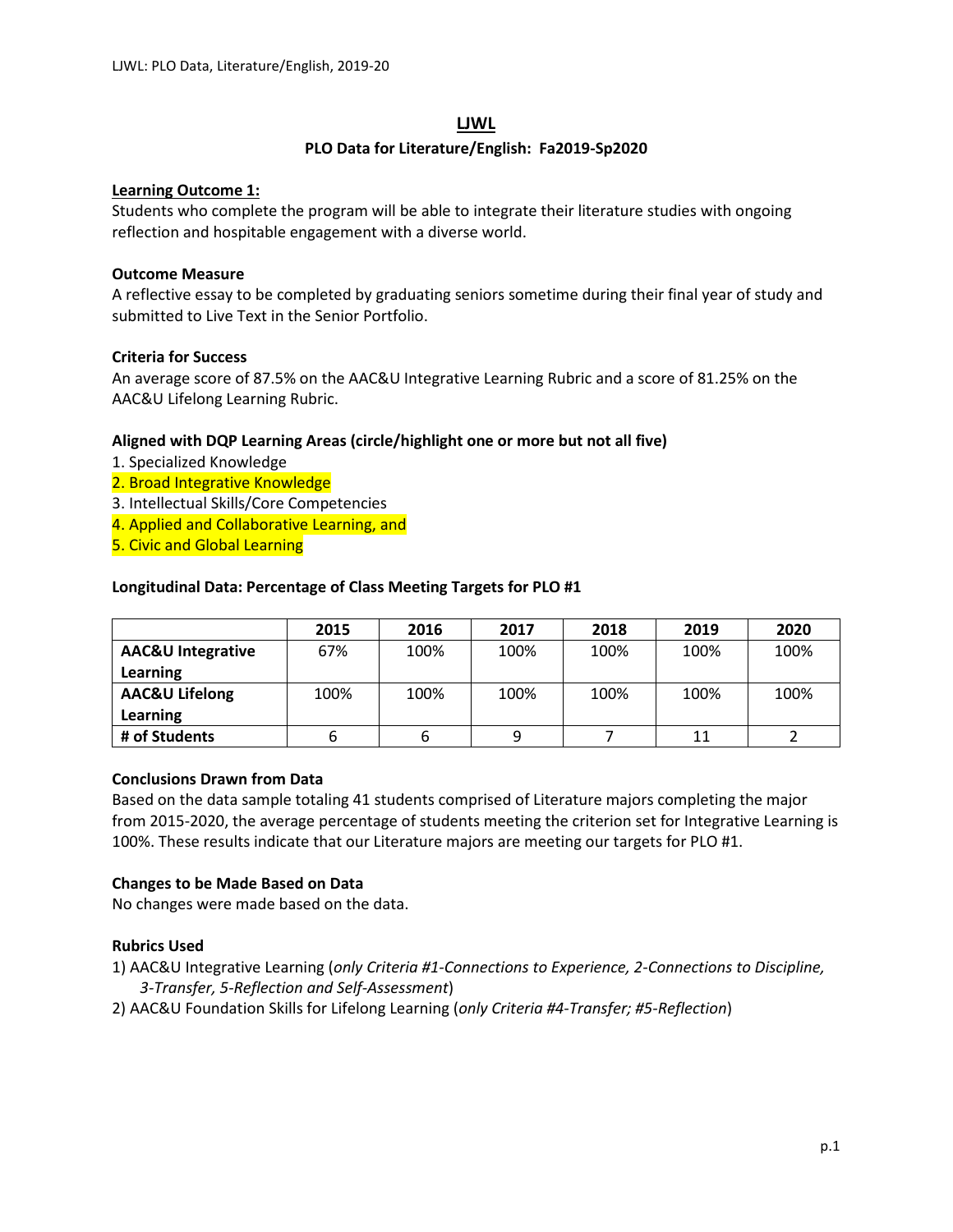## **Learning Outcome 2**

Students who complete the program will be able to identify and articulate characteristics and trends of diverse literatures and historical periods: dates, styles, authors, and canon formation.

#### **Outcome Measure**

The ETS Field Test in Literature.

## **Criteria for Success**

Our target performance on the ETS Literature Field Test is to have our students scoring at least 5 points above the national average in their knowledge of the subcategories as designated by the ETS Test:

- Literature Pre-1900
- Literature 1901 and Later
- Literary Analysis
- Literary History and Identification

These subcategories correspond to our PLOs 2 and 3 (literary-historical periods, dates, styles, authors; major literary-theoretical perspective and terminology; and literary terms).

## **Aligned with DQP Learning Areas (circle/highlight one or more but not all five)**

#### 1. Specialized Knowledge

- 2. Broad Integrative Knowledge
- 3. Intellectual Skills/Core Competencies
- 4. Applied and Collaborative Learning,
- 5. Civic and Global Learning

#### **Longitudinal Data: Student Scores in Relation to the National Mean**

|                                               | 2018 | 2019 | 2020 | <b>National Mean</b><br>2011-17 | Lit. Program<br><b>Targets</b> |
|-----------------------------------------------|------|------|------|---------------------------------|--------------------------------|
| Pre-1900                                      | 48   | 58   | 64   | 52.9                            | 57.9                           |
| 1901 and Later                                | 57   | 58   | 66   | 53.5                            | 58.5                           |
| <b>Literary Analysis</b>                      | 49   | 56   | 51   | 52.9                            | 57.9                           |
| <b>Literary History and</b><br>Identification | 49   | 60   | 83   | 53                              | 58                             |

#### **Conclusions Drawn from Data**

The 2018 group of students did not reach the program goals; however, they did surpass the national mean in one of the four categories. The 2019 students met 2 of the 4 program goals and surpassed the national mean in all four categories. Students in 2020 met 2 of the 4 program goals, particularly excelling in the Literary History and Identification category.

#### **Changes to be Made Based on Data**

The sample size remains small, so no changes have been made based on this data.

**Rubric Used:** No rubric is required.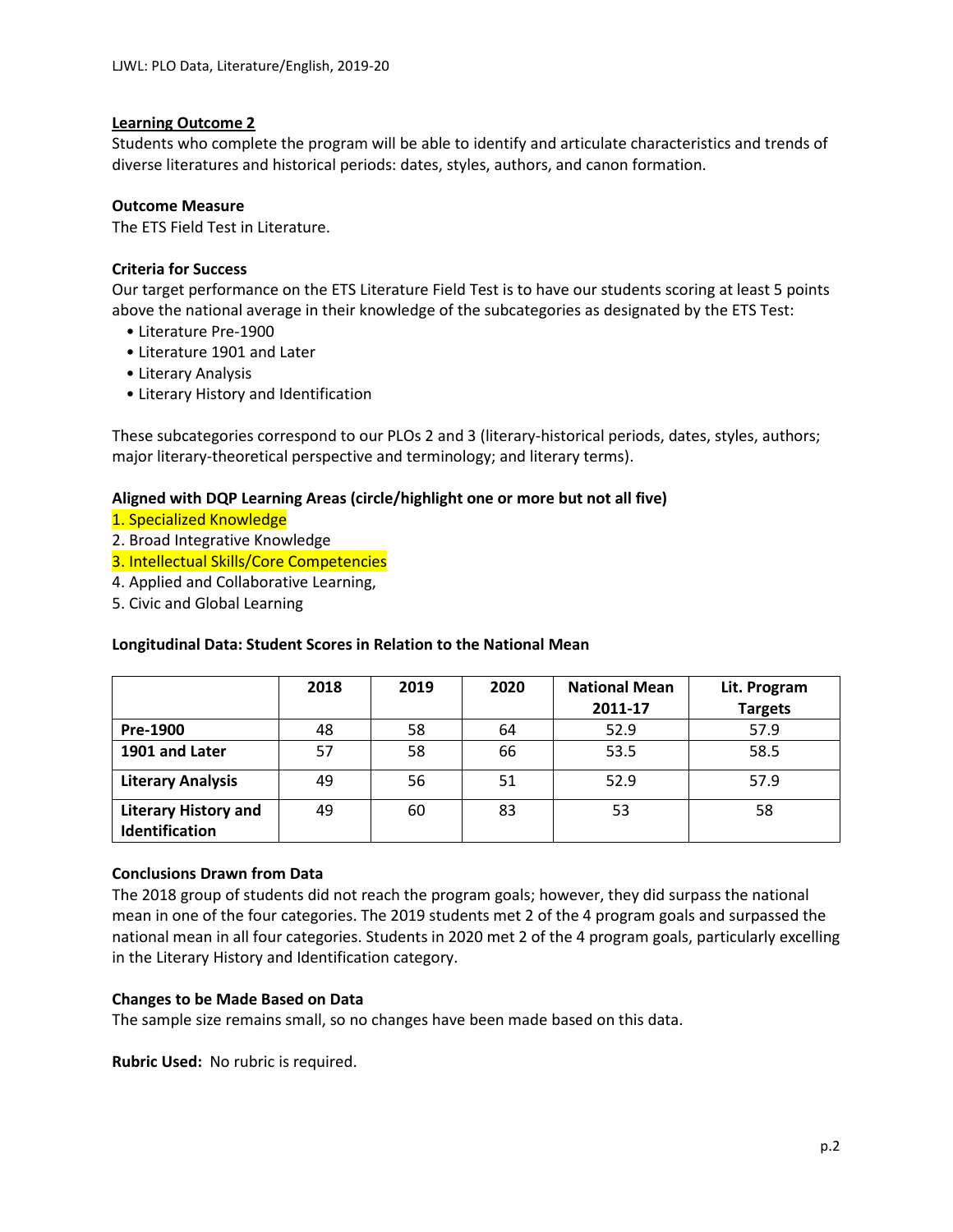## **Learning Outcome 3:**

Students who complete the program will be able to develop and support close readings of texts using literary theory and terminology.

#### **Outcome Measure**

Senior Portfolio Major Researched Essay written in the capstone course LIT 495 Literary Theory and Scholarship.

#### **Criteria for Success**

An average of 85% on the two assessors' scores on the designated AAC&U Rubrics.

## **Aligned with DQP Learning Areas (circle/highlight one or more but not all five)**

- 1. Specialized Knowledge
- 2. Broad Integrative Knowledge
- 3. Intellectual Skills/Core Competencies
- 4. Applied and Collaborative Learning, and
- 5. Civic and Global Learning

## **Longitudinal Data: Capstone Research Paper**

| <b>Capstone Research Essay</b> | 2017 | 2018 | 2019 | 2020 | Lit Program    |
|--------------------------------|------|------|------|------|----------------|
|                                |      |      |      |      | <b>Targets</b> |
| <b>Information Literacy</b>    | 78%  | 91%  | 91%  | 98%  | 85%            |
| <b>Written Communication</b>   | 78%  | 86%  | 89%  | 95%  | 85%            |
| <b>Critical Thinking</b>       | 78%  | 87%  | 90%  | 100% | 85%            |
| <b>Total # of Students</b>     | q    |      | 11   |      | 29             |

#### **Conclusions Drawn from Data**

Although the program targets were met the last three years, the performance numbers are highly variable from year to year, especially because we test so few students at a time. We will need to gather additional years of longitudinal data before reasonable conclusions may be suggested.

#### **Changes to be Made Based on Data**

No changes are planned based on the data.

#### **Rubric Used**

AAC&U Rubrics: Information Literacy, Written Communication, Critical Thinking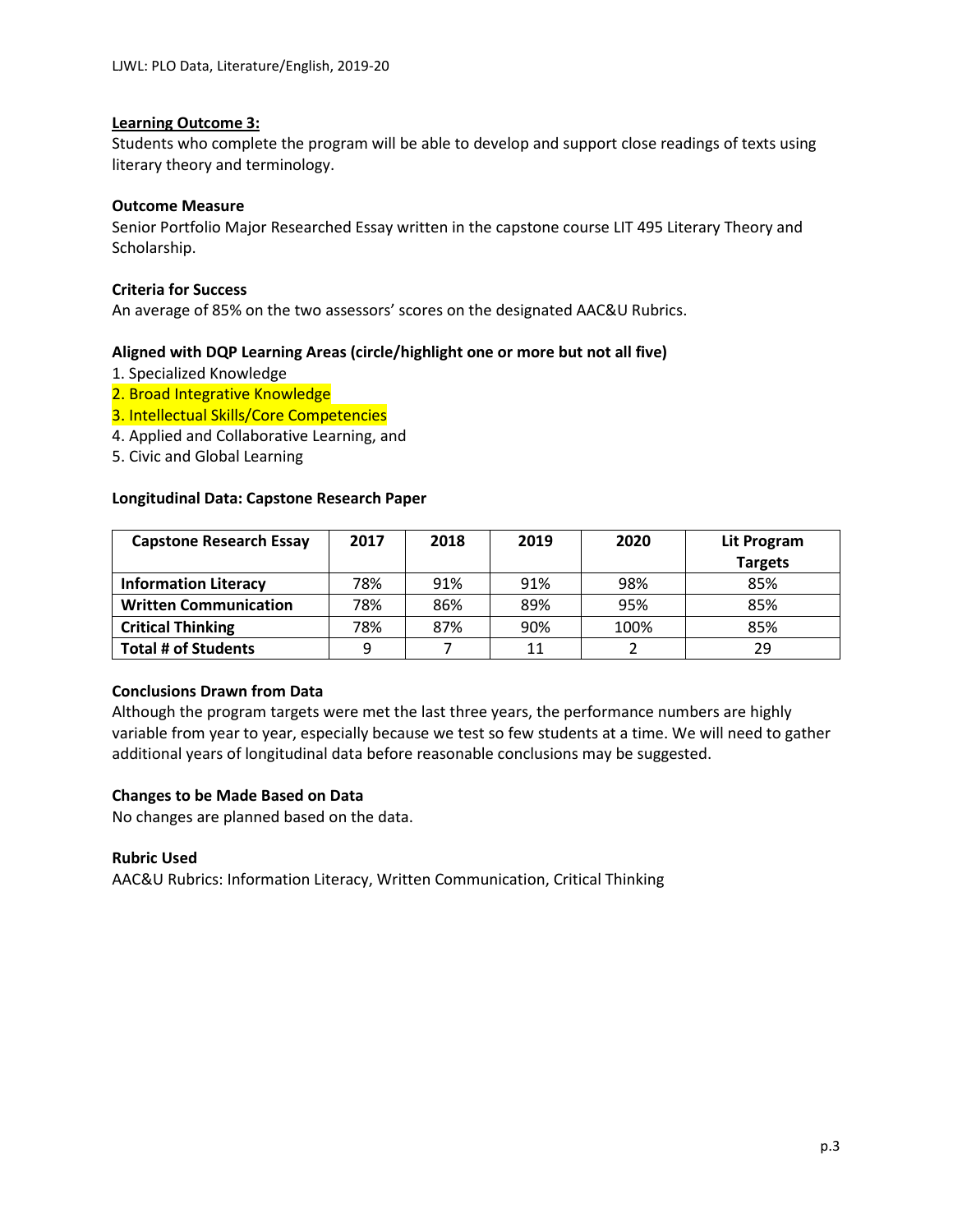## **Learning Outcome 4:**

Students who complete the program will be able to employ strong research, rhetorical, linguistics, literary, and analytical skills in their writing.

#### **Outcome Measure**

Senior Portfolio Major Researched Essay written in the capstone course LIT 495 Literary Theory and Scholarship.

## **Criteria for Success**

An average of 85% on the two assessors' scores on the designated AAC&U Rubrics.

## **Aligned with DQP Learning Areas (circle/highlight one or more but not all five)**

- 1. Specialized Knowledge
- 2. Broad Integrative Knowledge
- 3. Intellectual Skills/Core Competencies
- 4. Applied and Collaborative Learning, and
- 5. Civic and Global Learning

## **Longitudinal Data: Capstone Research Paper**

| <b>Capstone Research Essay</b> | 2017 | 2018 | 2019 | 2020 | Lit Program    |
|--------------------------------|------|------|------|------|----------------|
|                                |      |      |      |      | <b>Targets</b> |
| <b>Information Literacy</b>    | 78%  | 91%  | 91%  | 98%  | 85%            |
| <b>Written Communication</b>   | 78%  | 86%  | 89%  | 95%  | 85%            |
| <b>Critical Thinking</b>       | 78%  | 87%  | 90%  | 100% | 85%            |
| <b>Total # of Students</b>     | 9    |      | 11   |      | 29             |

#### **Conclusions Drawn from Data**

Although the program targets were met the last two years, the performance numbers are highly variable from year to year, especially because we test so few students at a time. We will need to additional years of longitudinal data before reasonable conclusions may be suggested.

#### **Changes to be Made Based on Data**

No changes are planned based on the data.

#### **Rubric Used**

AAC&U Rubrics: Information Literacy, Written Communication, Critical Thinking